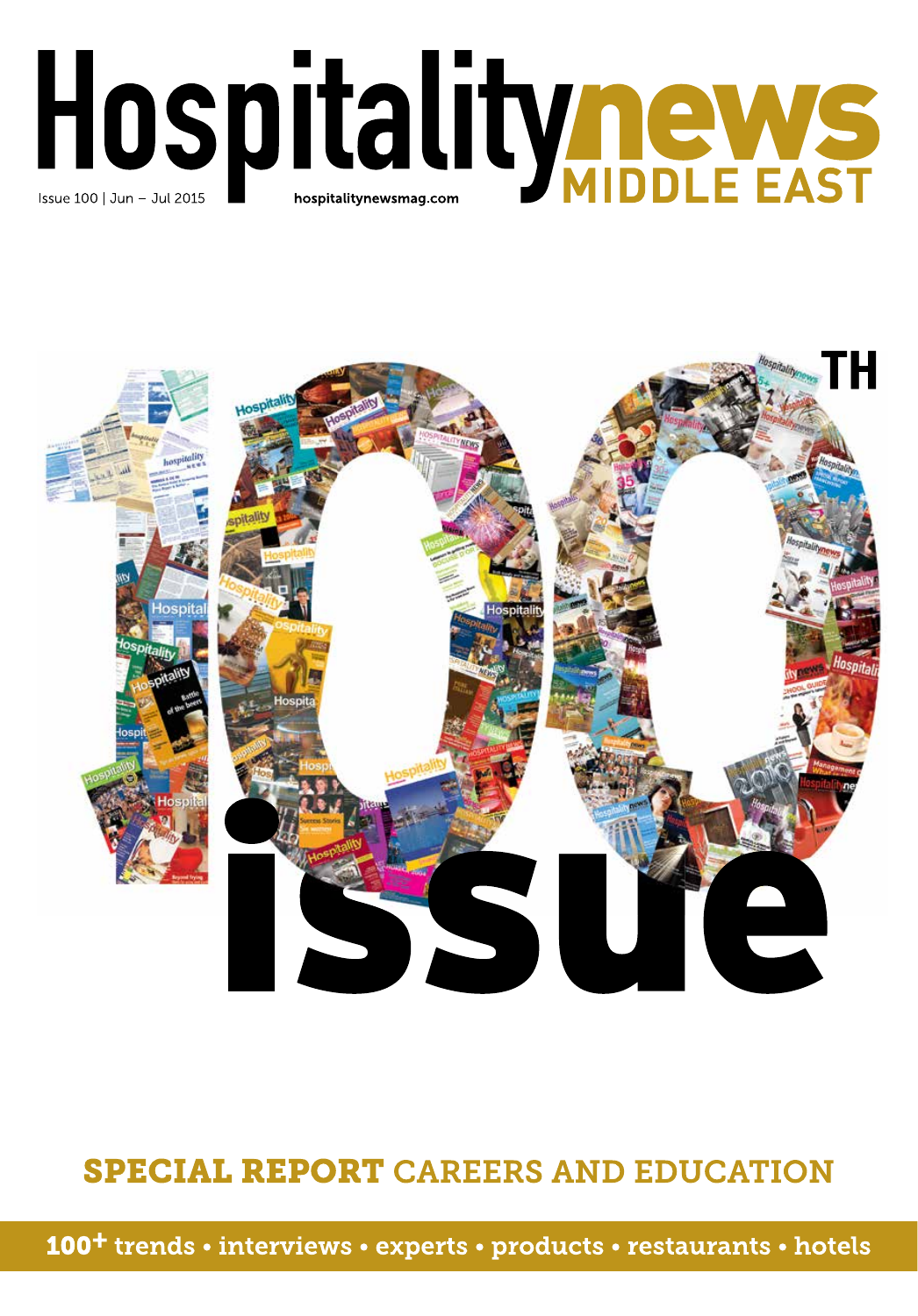

# **UAE: a wave of growth**



Although it was a rocky few months, Dubai was hardly hit by the 2009 financial crisis. The trend now, however, is back into positive territory: officials plan on a growth of 4.5 percent in 2015. Toufic Akl, partner handling operations at Hodema offers insights

The UAE has been riding a wave of growth for a few years now. According to the UAE's National Bureau of Statistics, the GDP Annual Growth Rate averaged 4.64 percent from 2000 until 2014, reaching an all-time high of 9.80 percent in 2006. Dubai is a major contributor to the Emirate's prosperity, being the most developed retail market in the GCC, and a major financial hub. Abu Dhabi, one of the world's largest oil producers, has been diversifying its economy in recent years, investing billions of dollars in infrastructure, real estate and tourism.

The UAE's geographical location, at the crossroads of three major continents, largely contributes to its appeal. Dubai has managed to position itself as an important center of transit, with its airport serving more than 200 destinations, and passenger traffic reaching 46.5 million in



- Revenue per available room, y/y growth, 3M Moving Average (RHS)